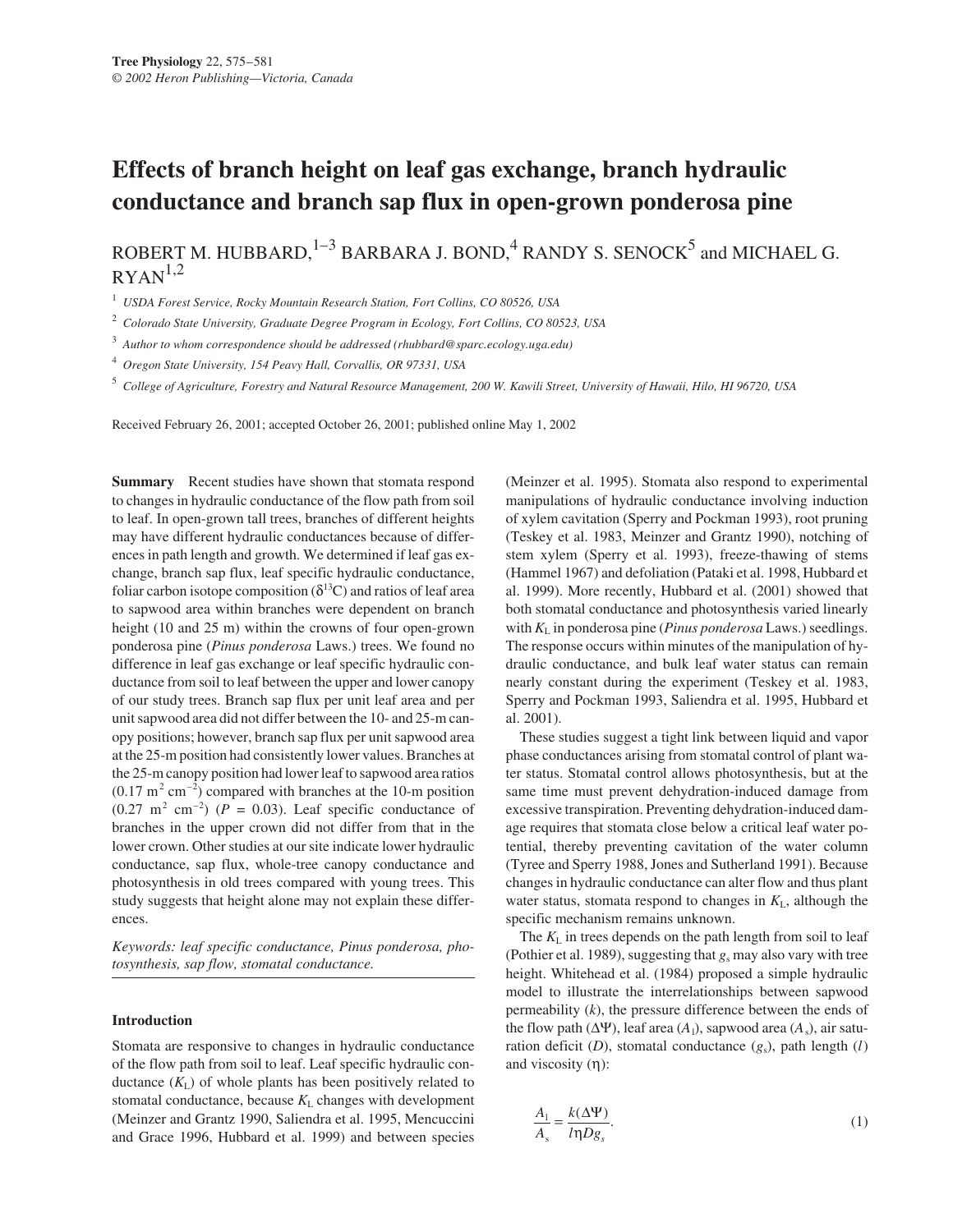Rearrangement of Equation 1 to solve for stomatal resistance  $(r_s = 1/g_s)$  gives:

$$
r_{\rm s} = \frac{A_{\rm l}}{A_{\rm s}} \frac{l \eta D}{k(\Psi_{\rm soil} - \Psi_{\rm leaf})}.
$$
 (2)

This model suggests that  $r_s$  will be proportional to the length of the flow path unless there are changes in  $A_1/A_s$ , sapwood permeability, ∆Ψ or some combination thereof. Schäfer et al. (2000) recently used a similar hydraulic model to explain variations in whole-canopy conductance  $(G_t)$  with height in European beech (*Fagus sylvatica* L.). Changes in *A*l/*A*<sup>s</sup> in their study partially compensated for the effects of height on *g*s. Other investigators have found that  $A_1/A_s$  measured at breast height declines with increasing tree height (see review by McDowell et al. 2002). In general, a decrease in  $A_1/A_s$  with tree height may mitigate the effects of increased path length by decreasing the ratio of transpirational to transport tissues.

Few studies have examined the effects of increased height on *K*L, *g*<sup>s</sup> and *A* within a single tree canopy. The length of the flow path from soil to leaf can vary substantially in trees with deep canopies with potentially large differences in *g*<sup>s</sup> and *K*<sup>L</sup> between the top and bottom of the tree. Because most studies examining leaf-level gas exchange with canopy depth have focused on changes in microclimate or light interception (e.g., Ellsworth and Reich 1993, Schoettle and Smith 1999, Rijkers et al. 2000), there is little information on the direct effect of canopy height on leaf-level gas exchange. Understanding how height within the canopy of open-grown trees affects stomatal conductance and photosynthesis may improve mechanistic models of tree and forest growth and response to climate change.

Whitehead et al. (1984) showed that their hydraulic model also explained differences in stem internode  $A_1/A_s$  and the foliage above the internode within a single tree. However, because there is good evidence that resistance in branches can be much greater than in the stem (Zimmermann 1983, Tyree and Ewers 1991, Yang and Tyree 1994), it is possible that branch  $A<sub>1</sub>/A<sub>s</sub>$  may be an equally important hydraulic adjustment to increased path length from the bottom to the top of the canopy.

Our objective was to assess the impact of branch height on branch  $A_1/A_s$ ,  $K_L$  (from soil to end of branch ( $K_L$ <sub>Ltree</sub>) and branch only (*K*Lbranch)), sap flux, *r*s, photosynthesis (*A*) and the foliar  $\delta^{13}$ C ratio in ponderosa pine growing in an open stand on the east side of the Oregon Cascades. We reasoned that the increased length of the flow path from the bottom to the top of the canopy would cause proportional differences in branch sap flux,  $r_s$ ,  $A$  and  $K_L$ , and that these parameters may be affected by changes in the  $A_1/A_s$  ratio of branches with height.

## **Materials and methods**

The study site is located near Black Butte, Oregon (44°25′ N 121°40′ W) at an elevation of 1030 m. Many years of partial thinning and harvesting have resulted in an open stand (LAI < 1) of ponderosa pine with most trees receiving full sunlight throughout the day. The old, tall trees at our site are about 36 m tall and 290 years old. There is a sparse understory consisting of bitterbrush (*Purshia tridentata* (Pursh) DC.), snowbrush (C*eanothus velutinus* Doug.), manzanita (*Arctostaphylos patula* Greene) and several species of bunch grass. The soil is a deep sandy loam derived from volcanic ash and classified as a light-colored andic Inceptisol.

Winters at Black Butte are cool and wet, whereas summers are warm and dry, and most precipitation falls during winter. Mean annual precipitation is 360 mm with about 17% falling between May and September (Oregon Climate Service, Oregon State University, Corvallis, OR).

#### *Gas exchange measurements*

We used two methods of canopy access for our gas exchange measurements. We erected scaffolding beside one tree (T1) to a height of 25 m allowing access to the upper and lower third of the canopy. For this tree, we measured leaf gas exchange on six branches each at heights of 10 and 20 m on Days 190, 191, 194 and 195. We used a hydraulic lift to access the upper and lower third of three other ponderosa pine trees (T2–T4). Using the lift, we measured leaf gas exchange on four branches each at heights of ~10 and 25 m on Days 202, 203 and 204.

Gas exchange measurements were made with an LI-6400 (Li-Cor, Lincoln, NE) open system infrared gas analyzer (Field et al. 1989). We measured  $r_s$ , transpiration  $(E)$  and  $A$  on 1-year-old intact needles in natural, saturating, photosynthetically active radiation (PAR  $> 1000$  µmol m<sup>-2</sup>) (Hadley 1969). Relative humidity and  $CO<sub>2</sub>$  concentration within the chamber were kept near ambient using the automated control of the LI-6400. Branches were exposed to full sunlight for at least 30 min before measurement. We measured relative humidity (for calculation of air saturation deficit) and PAR at a 10-m tower about 50 m from the study trees. Temperature and relative humidity were measured with a CS500 (Campbell Scientific, Logan, UT) and PAR was measured with a Li-Cor LI-190SB quantum sensor.

## *Branch sap flux measurements*

We measured branch sap flux  $(F)$  in the canopy of T1 with heat balance sap flux gauges as described by Senock and Ham (1993). We measured 10 branches at heights of both 10 and 25 m. Branches were chosen that received full sunlight for the longest part of the day. In a separate study at our site, there was no statistical difference in diurnal light flux density between the top and bottom of the crown where our sap flux measurements were taken (B.J. Bond, personal communication). Sap flux gauges were installed on branches approximately 2 cm in diameter as described by Senock and Ham (1993) and each gauge was insulated with polyurethane foam and wrapped with aluminum foil to protect the gauge from solar radiation.

We calculated  $F$  (kg s<sup>-1</sup>) as:

$$
F = (Q - Q_v - Q_r)/(c(T_{so} - T_{si})),
$$
\n(3)

where  $Q$  is heat energy supplied to the gauge,  $Q<sub>v</sub>$  is apical and basal heat energy transferred by conduction along the stem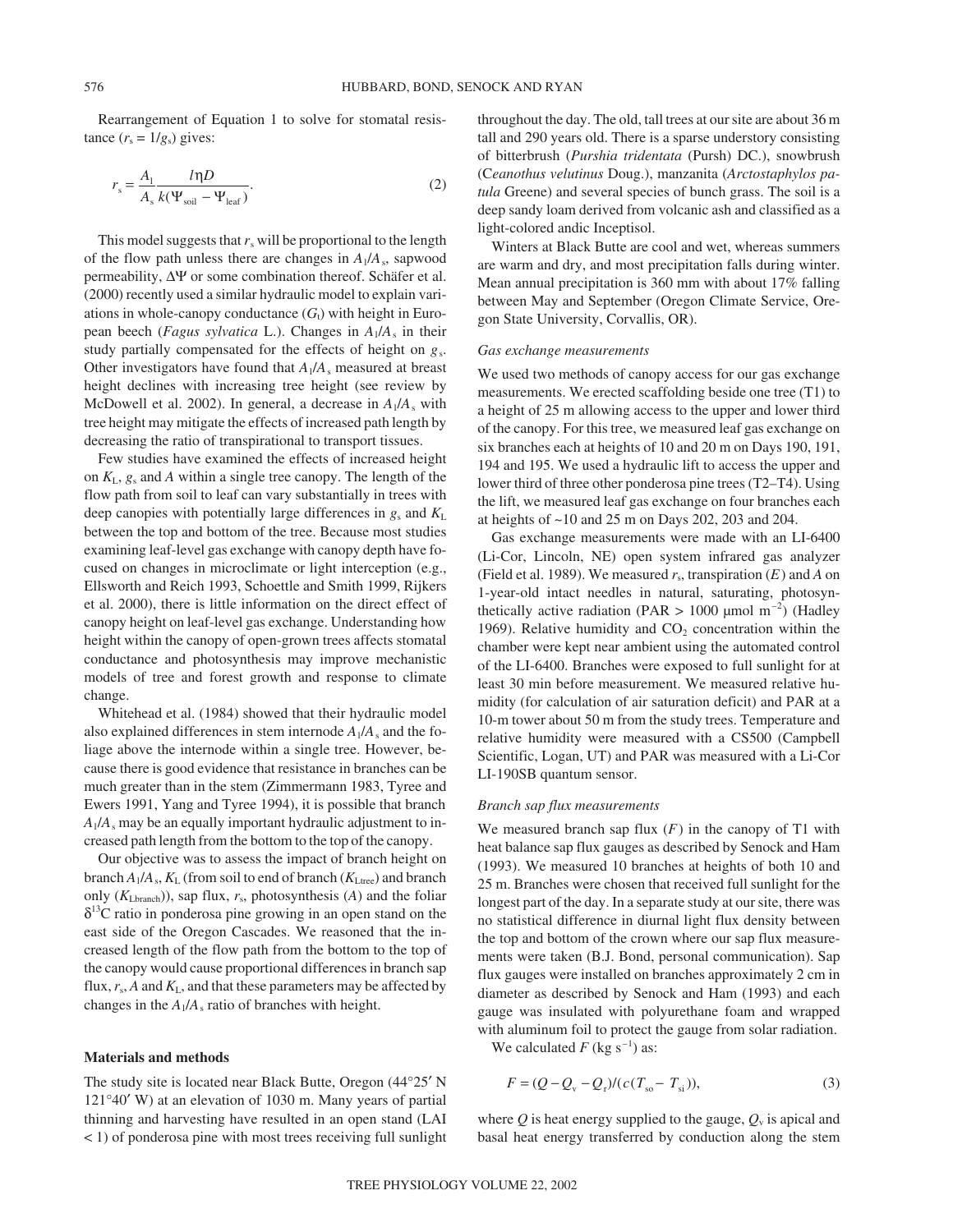axis, *Q*<sup>r</sup> is radial conduction of energy perpendicular to the branch axis, *c* is specific heat of water (J kg<sup>-1</sup> K) and  $T_{so} - T_{si}$  is the temperature difference between the water flowing into and out of the heated segment.

Sap flux measurements were collected each minute, averaged, and stored every 15 min (21X data logger, Campbell Scientific). We measured branch *Q* from 0300 to 2100 h on Days 191–211. We estimated heat loss from conduction (*Q*r) on a humid night prior to Day 191, assuming zero flow through the branches. For the measurement period, we turned off the power from 2100 through 0300 h to conserve battery power (charged with solar panels). Sap flux is expressed per unit projected leaf area  $(F_L; m^2)$  and per unit sapwood area  $(F_{sw}; \text{ cm}^2).$ 

## *Carbon isotope composition measurements*

If increased resistance reduces water supply to the foliage in the upper canopy, photosynthesis will be limited more by stomatal conductance than by enzymatic capacity for photosynthesis. Therefore, foliage from the upper crown should show less discrimination to  $^{13}$ C than foliage from the lower crown in these open, well-ventilated canopies and the  $\delta^{13}C$ value of the cellulose in upper canopy foliage should be greater than that of the lower canopy (cf. Evans et al. 1986, Farquhar et al. 1989). We extracted cellulose from 1-year-old foliage on branches from the upper and lower canopy of our sample trees as described by Wise et al. (1945). The extracted cellulose was analyzed by mass spectrometry at the Stable Isotope Facility at the University of Waikato, New Zealand.

#### *Soil to leaf conductance*

We estimated conductance from soil to leaf  $(K<sub>Ltree</sub>)$  for 1-year-old needles at the top and bottom of trees T2–T4 as:

$$
K_{\text{Ltree}} = g_s D / (\Psi_{\text{soil}} - \Psi_{\text{leaf}}). \tag{4}
$$

We estimated  $\Psi_{\text{soil}}$  from predawn  $\Psi_{\text{leaf}}$  measurements corrected for the hydrostatic gradient. We measured  $g_s$  and  $\Psi_{\text{leaf}}$ on two branches between 1100 and 1300 h.

#### *Branch conductance*

After measuring gas exchange for trees T2–T4, we destructively sampled two branches from the upper and lower canopy per tree (25 and 10 m). Branch lengths averaged 0.92 m (SE = 0.1) and  $0.94$  m (SE = 0.1) from the 25- and 10-m canopy positions, respectively, whereas branch diameter averaged 19.4 cm ( $SE = 1.3$ ) and 19.3 cm ( $SE = 0.15$ ). We recut the branches under water and transported them to the laboratory with cut ends immersed in water.

In the laboratory, each branch was connected to a potometer and allowed to transpire at low PAR  $({\sim}400 \mu mol m^{-2})$ . After steady-state flow was reached (~30 minutes), Ψ<sub>leaf</sub> was measured on three fascicles and branch resistance ( $K_{\text{Lbranch}}$ ) calculated as:

where *F* is the flow of water through the branch (ml min<sup>-1</sup>),  $\Delta P$ is the difference between  $\Psi_{\text{leaf}}$  and  $\Psi$  of water in the potometer reservoir exposed to the atmosphere.

# *Leaf and sapwood area*

We sampled 10 branches per canopy position for T1 and two branches per canopy position for trees T2–T4 (as part of the *K*Lbranch measurements). After the respective measurements on the intact branches were completed, branch needles were harvested, dried at 65 °C for 48 h and weighed. Projected leaf area was determined from a leaf area versus biomass relationship developed at the same site (Ryan et al. 2000).

After  $K_{\text{Lbranch}}$  was determined for trees T2–T4, functional and total sapwood area  $(cm<sup>2</sup>)$  were measured in a 5-cm section taken from the proximal end of the branch. We connected the segment to a gravity flow system with a pressure head of 0.01 MPa and allowed filtered (0.22  $\mu$ m) 0.1% (w/v) safranin dye (Sperry and Sullivan 1992) to flow through the segment. When the dye appeared on the distal end of the segment, we removed a thin disk from the middle of the segment and measured the total and stained sapwood area with an image analysis system (Image Pro, Media Cybernetics, Silver Spring, MD).

#### *Data analysis*

Differences in the relationship of leaf gas exchange to *D* were assessed by averaging *r*s, *E* and *A* by 0.25-*D* class for all trees and measurement days. We analyzed the response of leaf gas exchange to *D* with a general linear model (Neter et al. 1990). The individual branch was our sampling unit, but because we measured leaf gas exchange on the same branch throughout each day we used a repeated measures analysis. This analysis assumes a constant correlation among measurements on the same tree branch (a standard compound symmetric covariance model).

We used two relationships to assess differences in branch sap flux with height  $(n = 10$  branches for each height in T1). First, we estimated the average diurnal pattern by computing hourly means for each gauge over the measurement period. Second, we estimated the response of  $F<sub>L</sub>$  and  $G<sub>t</sub>$  to *D* by averaging all gauges by 0.25-kPa increments for all the days during the measurement period. For both relationships, we assessed differences by functional analysis of variance (Ramsay and Silverman 1997). For this test, there was no violation of the assumptions of normality and homogeneity of variance.

Because we turned off the power at night, we were unable to asses the role of capacitance in our assumption that  $F<sub>L</sub> = E$  for our derivation of  $G_t$ . However, in a study that included tree T1, Ryan et al. (2000) found that the effect of capacitance on *F*<sup>L</sup> was small (~12%) and did not affect diurnal patterns of sap flux in ponderosa pine at our study site.

For each branch we assumed  $F<sub>L</sub> = E$  and calculated wholebranch conductance  $(G_t)$  as:

 $F_{\rm L}/D$ , (6)

$$
K_{\text{Lbranch}} = F/\Delta P, \tag{5}
$$

TREE PHYSIOLOGY ONLINE at http://heronpublishing.com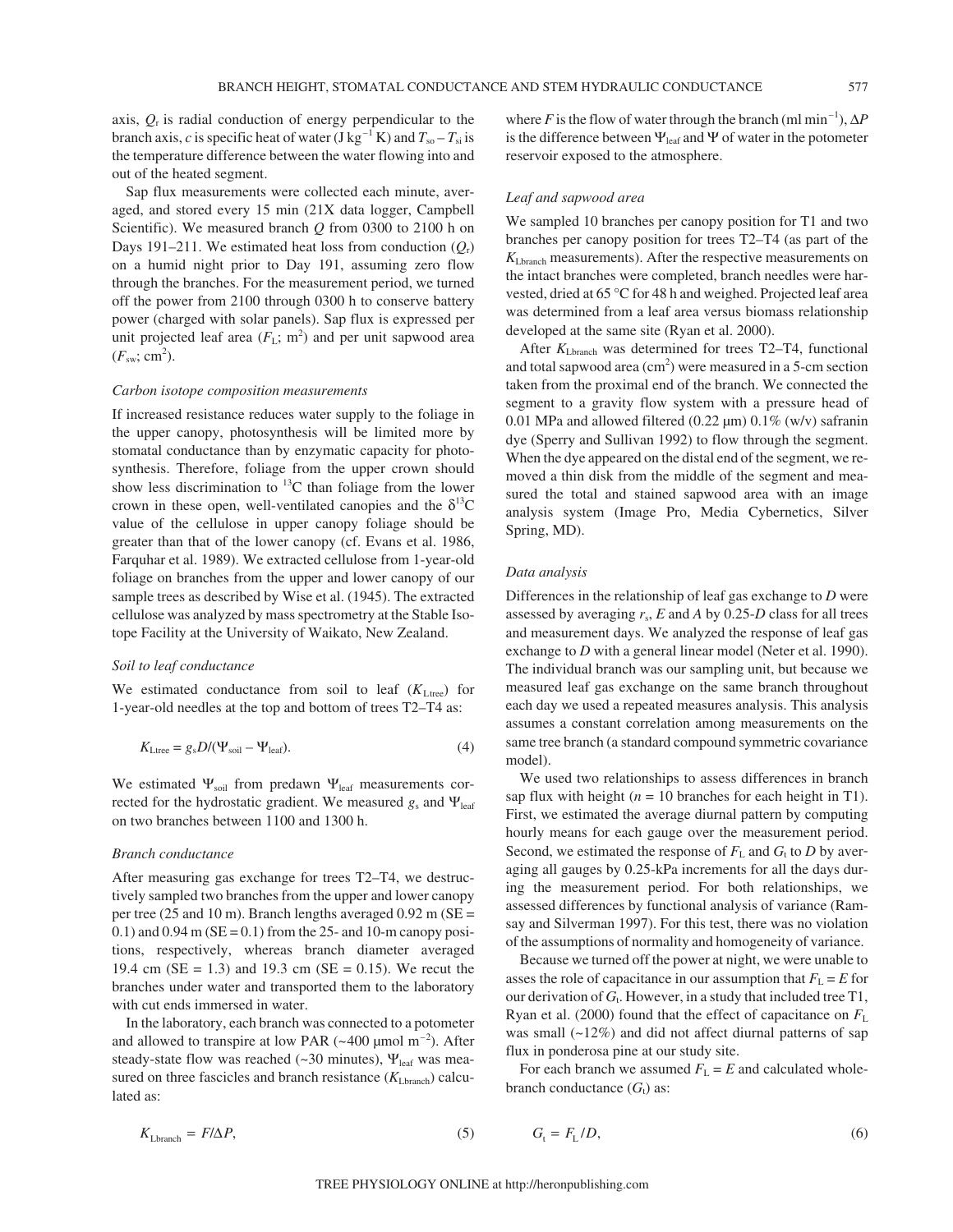where  $F<sub>L</sub>$  is xylem sap flux per unit leaf area and *D* is air saturation deficit in partial pressure units (kPa). Branch  $G_t$  represents the conductance of the average leaf on the branch. Although  $G_t$  includes both branch conductance  $(g_{branch})$  and aerodynamic conductance (*g*a) (Köstner et al. 1992), we assumed that  $G_t$  roughly equals  $g_{branch}$  because these ponderosa pine canopies are well coupled to the atmosphere and *g*<sup>a</sup> is typically at least an order of magnitude greater than  $g_{\text{branch}}$  in coniferous forests (Lindroth 1985, Granier et al. 1996).

Differences in  $K_{\text{Ltree}}$  and  $K_{\text{Lbranch}}$  were determined by functional analysis of variance (Ramsay and Silverman 1997). For  $A_1/A_s$  ( $n = 4$ ),  $K_{\text{Ltree}}$  and  $K_{\text{Lbranch}}$  ( $n = 3$ ), the tree was our sampling unit.

## **Results**

The response of  $r_s$  and  $A$  to  $D$  did not vary with canopy height  $(P = 0.83$  and 0.34, respectively) (Figures 1A and 1B). Minimum  $r_s$  was 6.9 m<sup>2</sup> s mol<sup>-1</sup> and maximum *A* was about 16 µmol  $m^{-2}$  s<sup>-1</sup>. At high *D*,  $r_s$  increased to about 18.6  $m^2$  s mol<sup>-1</sup> and *A* declined to about 6 µmol  $m^{-2} s^{-1}$ . The linear correlation coefficients  $(r)$  for  $r_s$  and  $A$  versus  $D$  at both canopy positions were 0.82 and 0.66, respectively.

Branch sap flux and total branch conductance showed little variation with canopy height. Mean diurnal  $F<sub>L</sub>$  did not vary between the upper and lower canopy  $(P = 0.62)$  (Figure 2). Al-



Figure 1. Stomatal resistance  $(r_s)$  (A) and net photosynthetic assimilation (*A*) (B) versus air saturation deficit (*D*) by canopy position for three ponderosa pine trees at the Black Butte study site. All measurements were averaged by 0.25-*D* class increments. The response of foliage from the upper and lower canopy did not differ for  $r_s$  ( $P = 0.82$ ) or *A* ( $P = 0.35$ ). The  $r^2$  for  $r_s$  was 0.43 and 0.46 in the upper and lower canopy, respectively. The  $r^2$  for *A* was 0.44 and 0.51 in the upper and lower canopy, respectively. Error bars are ± 1 SE.



Figure 2. Mean hourly branch sap flux per unit leaf area  $(F<sub>L</sub>)$ , per unit sapwood area  $(F_{sw})$  and mean hourly branch conductance  $(G_t)$  for Days 191–211. Fifteen-minute values were averaged by hour for Days 191–211. Differences with canopy position were not significant for any of the parameters ( $P = 0.62$ , 0.12 and 0.98 for  $F_L$ ,  $F_{sw}$  and  $G_t$ , respectively). Error bars are ± 1 SE .

though diurnal  $F_{sw}$  was consistently lower at 25 m than at 10 m, the differences were not significant  $(P = 0.12)$  (Figure 2). Mean  $F<sub>L</sub>$  increased steadily in the morning, fluctuated around a maximum value of about 3.5 mmol  $m^{-2}$  s<sup>-1</sup> during late morning and early afternoon and then steadily declined later in the day (Figure 2). Mean diurnal  $G_t$  peaked around 0800 h, steadily declined throughout the day (Figure 2) and did not differ with branch height in the canopy ( $P = 0.90$ ). The responses of branch sap flux and total branch conductance to *D* were similar to those with canopy height. Mean  $F<sub>L</sub>$  peaked around 1.75 kPa for both upper and lower canopy positions and remained relatively constant at higher  $D (P = 0.41)$  (Figure 3). Although  $G_t$  was slightly greater for upper-canopy branches than for lower-canopy branches at low *D* values, the differences were not significant  $(P = 0.77)$  (Figure 3).

The  $\delta^{13}$ C values also did not vary with canopy height (*P* = 0.88). The  $\delta^{13}C$  of 1-year-old needles was -22.99 and –23.04‰ for the upper and lower canopy, respectively. Leaf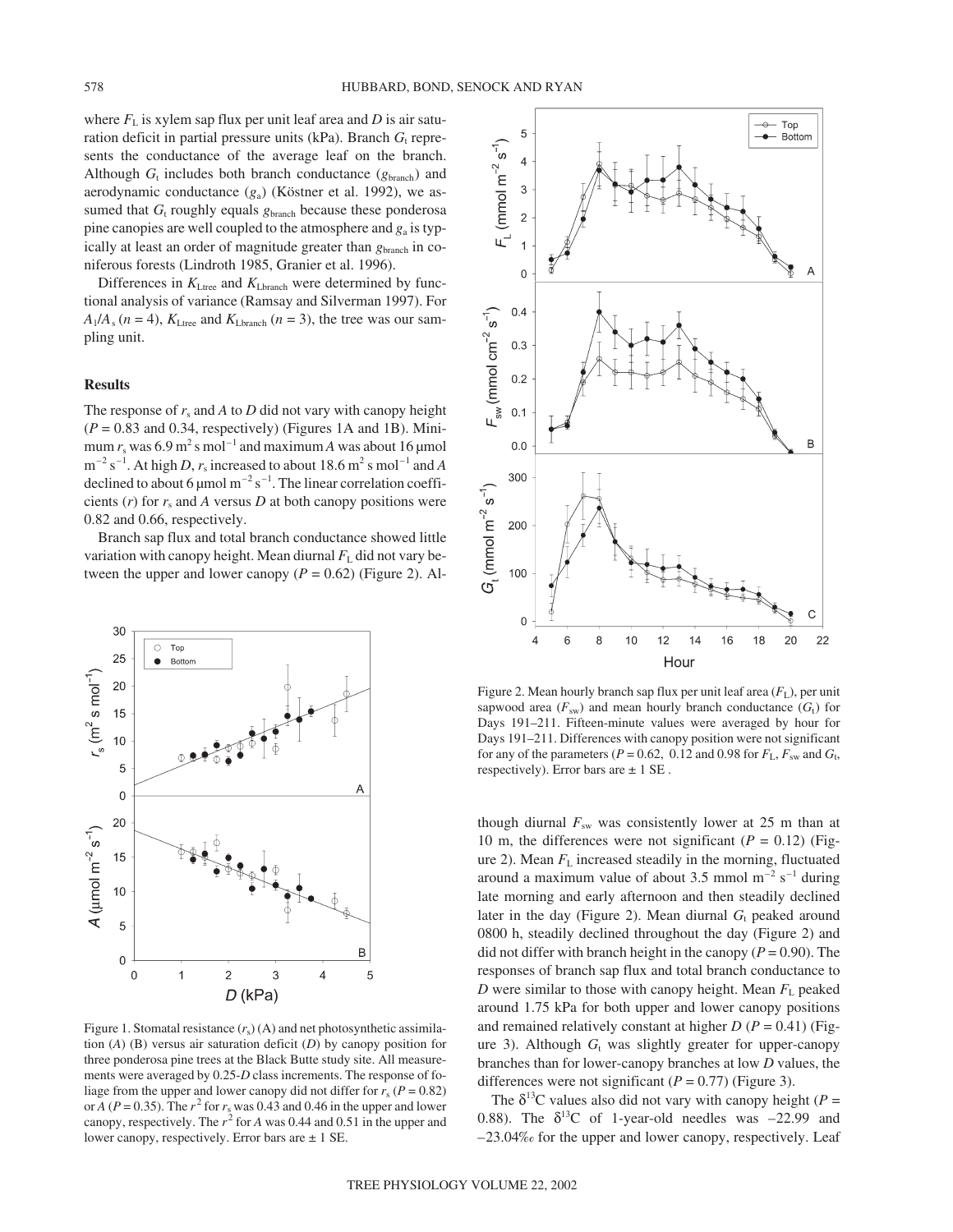

Figure 3. Mean hourly sap flux per unit leaf area  $(F<sub>L</sub>)$  and wholebranch conductance  $(G_t)$  versus *D* for Days 191–211. Fifteen-minute values were averaged by 0.25-kPa class. There was no significant difference with canopy position for either parameter ( $P = 0.41$  and 0.77 for  $F_L$  and  $G_t$ , respectively). Error bars are  $\pm$  1 SE.

nitrogen concentration was also similar in the upper and lower canopy  $(-1.2\%) (P = 0.75)$ .

Neither  $K_{\text{Ltree}}$  nor  $K_{\text{Lbranch}}$  changed with canopy height ( $P =$ 0.56 and 0.48, respectively). The values of *K*Lbranch were 0.14 and 0.11 kg  $h^{-1}$  MPa<sup>-1</sup> m<sup>-2</sup> at the top and bottom of the canopy, respectively, and the corresponding values for *K*Ltree were 0.14 and 0.15 kg h<sup>-1</sup> MPa<sup>-1</sup> m<sup>-2</sup> (Figure 4A).



Figure 4. Mean leaf specific conductance (branch only)  $(K<sub>Ltree</sub>)$  (A) and mean leaf to sapwood area ratio  $A_1/A_s$  (B) at the top and bottom of the canopy. Values of  $K_{\text{LTE}}$  did not differ with canopy position ( $P =$ 0.48) and  $A_1/A_s$  was significantly lower at the top of the canopy than at the bottom of the canopy ( $P = 0.03$ ). Error bars are  $\pm 1$  SE.

The leaf area to sapwood ratio varied significantly with canopy height, with branches at  $\sim$  25 m exhibiting a significantly lower  $A_l/A_s$  than branches at  $\sim$ 10 m (0.17 versus 0.27 m<sup>2</sup> cm<sup>-2</sup>;  $P = 0.03$ ) (Figure 4B).

# **Discussion**

The soil to leaf pathway for branches in this study was slightly more than twice as long for upper branches than for lower branches. The Whitehead model (Equation 2) predicts that *r*<sup>s</sup> will be higher in the upper canopy than in the lower canopy unless  $k_s$ ,  $\Delta \Psi$  or  $A_1/A_s$  change in concert with path length. We measured  $\Psi_{\text{leaf}}$  and  $\Psi_{\text{sol}}$  for a subset of our gas exchange measurements to estimate  $K_{\text{Ltree}}$  for trees T2–T4 and found no difference in ∆Ψ with canopy height after accounting for gravitational potential  $(0.01 \text{ MPa m}^{-1})$ . We did not measure permeability directly, but neither branch functional sapwood nor hydraulic conductance varied with canopy height. Assuming no difference in  $\Delta \Psi$  or *k* (and allowing  $A_1/A_s$  to vary with height), we predicted  $r<sub>s</sub>$  for branches at 10 and 25 m with Equation 2. The  $r_s$  predicted with the Whitehead model did not differ from measured  $r_s$  ( $P = 0.36$ ). Values of  $K_{\text{Lbranch}}$  and  $K_{\text{Ltree}}$ also did not differ with canopy height ( $P = 0.56$  and 0.48, respectively). Taken together, these data suggest that decreased branch  $A_1/A_s$  with branch height completely compensates for either increased path length or some other variable that changes in concert with path length (e.g., greater branch length or increased number of branch junctions) in these trees.

Most other studies that have examined leaf gas exchange throughout a canopy profile have focused on the light environment of the foliage in closed-canopy forests (e.g., Ellsworth and Reich 1993, Schoettle and Smith 1999, Rijkers et al. 2000). However, Cochard et al. (1997) examined the vertical profile of leaf gas exchange in 15–18-m tall ash trees (*Fraxinus excelsior* L.) growing in an open stand and found little variation in *g*<sup>s</sup> and *E* with canopy position. Likewise, Oliveira et al. (1996) found that *g*<sup>s</sup> did not vary with crown position in cork oak (*Quercus suber* L.). These data are consistent with the patterns we observed, but the cause cannot be attributed to changes in *A*l/*A*<sup>s</sup> because this parameter was not measured in either of the earlier studies.

Branch sap flux and total branch conductance showed little variation with canopy height  $(P = 0.62)$  (Figure 2), providing independent support for the lack of variation in leaf gas exchange with crown position. The responses of branch sap flux and total branch conductance to *D* were also unaffected by canopy height. However,  $F_{sw}$  was consistently lower at 25 m than at 10 m, although the differences were not significant ( $P =$ 0.12). This suggests that lower leaf area per unit sapwood area in the upper branches maintains similar water supply per unit leaf area. Our estimate of  $G_t$  (mean stomatal conductance of the branch) also indicates that vapor phase conductance does not differ with canopy height.

The  $\delta^{13}$ C signature of foliage provides a time-integrated measure of plant water status (Farquhar et al. 1989, Warren and Adams 2000). Under similar environmental conditions,  $\delta^{13}$ C signature of foliage in the upper canopy should be higher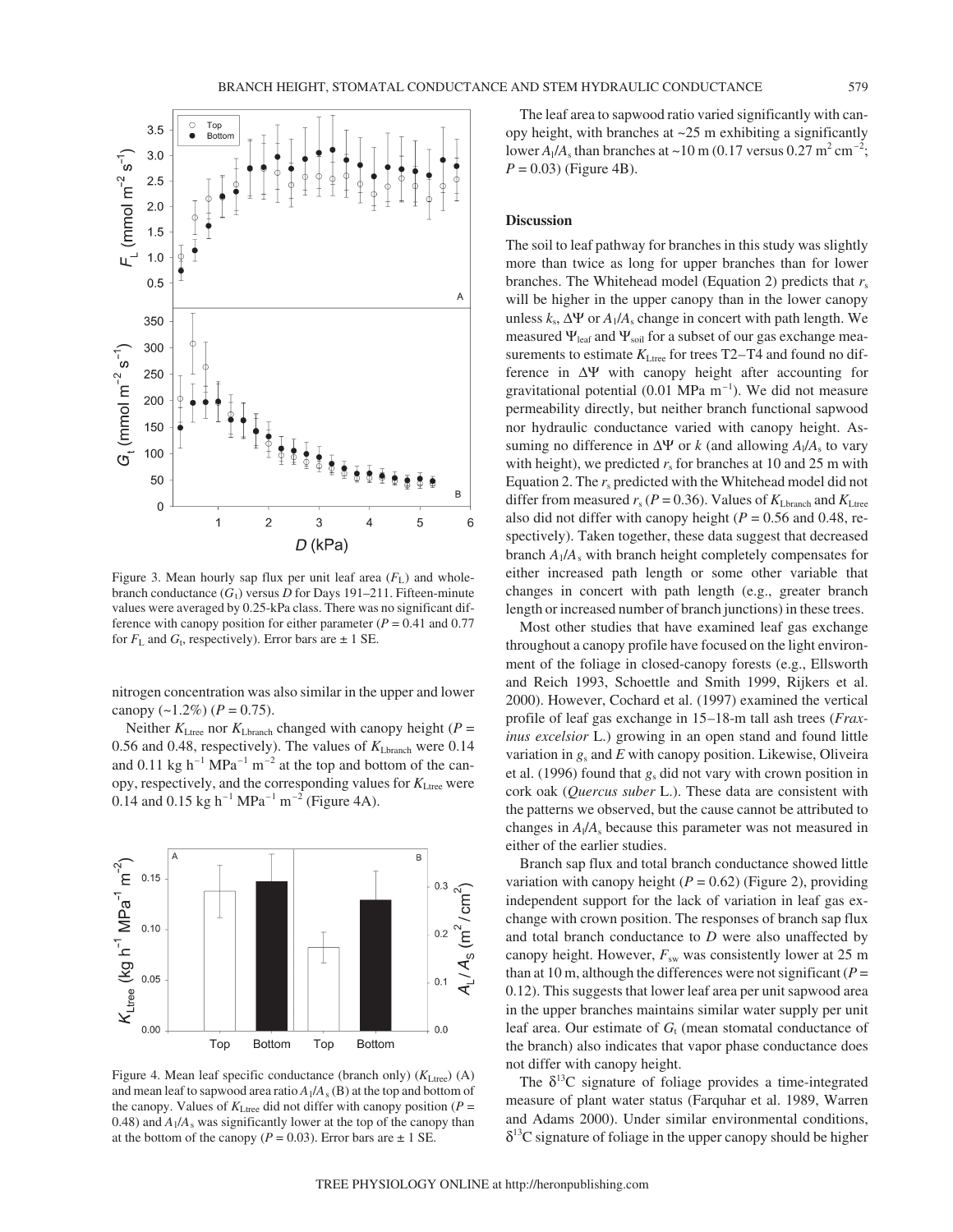(less negative) than in the lower canopy if lower  $K<sub>L</sub>$  at the top of the canopy reduces *g*<sup>s</sup> and *A*. Stable isotope carbon values did not vary with canopy height ( $P = 0.88$ ). The  $\delta^{13}C$  of 1-year-old needles was –22.99 and –23.04‰ for the upper and lower canopy, respectively. Because  $\delta^{13}$ C was unaffected by foliage position, we suggest that this provides further evidence of similarity of *r*<sup>s</sup> (and consequently *A*) with canopy position.

At our site, open-grown ponderosa pine trees appear to mitigate the effects of increased path length from soil to leaf by reducing  $A_1/A_s$  in upper-canopy branches. Oren et al. (1986) also found lower  $A_1/A_s$  ratios in upper versus lower canopy branches in *Picea abies.* Kaufmann (1995), who examined differences in growth patterns between high- and low-vigor ponderosa pine growing near Flagstaff, AZ, used a branch sapwood to leaf area relationship from five crown positions to estimate total leaf area. Although these specific data were not published, an initial analysis indicated a linear decline in branch  $A_1/A_s$  with height ( $P < 0.01$ ), supporting our findings.

How the shift in branch  $A_1/A_s$  occurs suggests that plants have different mechanisms for dealing with increased hydraulic constraints with height growth. There are few studies examining branch-level changes in *A*l/*A*<sup>s</sup> with height, but Cochard et al. (1997) found that branch leaf area declined in the upper canopy of *Fraxinus excelsior*trees presumably in response to increased xylem resistance. In our study, differences in branch diameter were small and not statistically different, allowing us to compare the relative amounts of leaf area and sapwood per branch in the upper and lower canopy. We found that leaf area decreased from  $0.7$  to  $0.5$  m<sup>2</sup> and sapwood area increased from  $2.4$  to  $3.6 \text{ cm}^2$  from the bottom to the upper canopy; however, neither of these changes was significant. The argument that changes in  $A_1/A_s$  result solely from decreased leaf area or increased sapwood quickly becomes circular. In our study trees, both parameters seemed to change in concert, leading to lower branch  $A_1/A_s$  in the upper canopy.

Although we observed no difference in branch gas exchange, sap flux and hydraulic conductance with height within a tree, there are differences in these parameters between tall and short trees at our site. Hubbard et al. (1999) found lower  $K_L$  and a steeper decline in  $g_s$  and *A* with *D* at the tops of tall versus short ponderosa pine at the Black Butte site, and Ryan et al. (2000) showed that whole-tree sap flux and canopy gas exchange were also lower in the tall trees. Our data suggest that height alone is not the dominant factor explaining differences in hydraulic conductance and leaf gas exchange between tall and short trees. Other factors, such as changes in the tortuosity of the flow path, increased number of branch junctions, changes in root or leaf surface area, root permeability or vulnerability to cavitation, may dominate. Future studies should implement an integrative approach that employs simultaneous measurements of canopy gas exchange and water use of large and small trees while accounting for possible compensatory mechanisms like changes in  $A_1/A_s$  of boles and branches.

#### **Acknowledgments**

Thanks to Dave Woodruff for field assistance, Rudy King for help

with the statistical analysis and Merrill Kaufmann for providing branch *A*l/*A*<sup>s</sup> data. Funding for this research was provided in part by USDA-NRICGP-9401021 awarded to Barbara Bond and Michael G. Ryan

#### **References**

- Cochard, H., M. Peiffer, K. Le Gall and A. Granier. 1997. Developmental control of xylem hydraulic resistances and vulnerability to embolism in *Fraxinus excelsior* L.: impacts on water relations. J. Exp. Bot. 48:655–663.
- Ellsworth, D.S. and P.B. Reich. 1993. Canopy structure and vertical patterns of photosynthesis and related leaf traits in a deciduous forest. Oecologia 96:169–178.
- Evans, J.R., T.D. Sharkey, J.A. Berry and G.D. Farquhar. 1986. Carbon isotope discrimination measured concurrently with gas exchange to investigate  $CO<sub>2</sub>$  diffusion in leaves of higher plants. Aust. J. Plant Physiol. 13:281–292.
- Farquhar, G.D., J.R. Ehleringer and K.T. Hubick. 1989. Carbon isotope discrimination and photosynthesis. Annu. Rev. Plant Physiol. 40:503–537.
- Field, C.B., J.T. Ball and J.A. Berry. 1989. Photosynthesis: principles and field techniques. *In* Plant Physiological Ecology: Field Methods and Instrumentation. Eds. R.W. Pearcy, J.R. Ehleringer, H.A. Mooney and P.W. Rundel. Chapman and Hall, New York, pp 209–252.
- Granier, A., P. Biron, B. Köstner, L.W. Gay and G. Najjar. 1996. Comparisons of xylem sap flow and water vapour flux at the stand level and derivation of canopy conductance for Scots pine. Theoret. Appl. Climat. 53:115–122.
- Hadley, E.B. 1969. Physiological ecology of *Pinus ponderosa* in Southwestern North Dakota. Am. Mid. Nat. 81:289–315.
- Hammel, H.T. 1967. Freezing of xylem sap without cavitation. Plant Physiol. 42:55–66.
- Hubbard, R.M., B.J. Bond and M.G. Ryan. 1999. Evidence that hydraulic conductance limits photosynthesis in old *Pinus ponderosa* trees. Tree Physiol. 19:165–172.
- Hubbard, R.M., V. Stiller, M.G. Ryan and J.S. Sperry. 2001. Stomatal conductance and photosynthesis vary linearly with plant hydraulic conductance in ponderosa pine. Plant Cell Environ. 24:113–121.
- Jones, H.G. and R.A. Sutherland. 1991. Stomatal control of xylem embolism. Plant Cell Environ. 14:607–612.
- Kaufmann, M. 1995. To live fast or not: growth, vigor and longevity of old-growth ponderosa pine and lodgepole pine trees. Tree Physiol. 16:139–144.
- Köstner, B.M.M., E.-D. Schulze, F.M. Kelliher, D.Y. Hollinger, J.N. Byers, J.E. Hunt, T.M. McSeveny, R. Meserth and P.L. Weir. 1992. Transpiration and canopy conductance in a pristine broadleaved forest of *Northofagus*: an analysis of xylem sap flow and eddy correlation measurements. Oecologia 91:350–359.
- Lindroth, A. 1985. Canopy conductance of coniferous forests related to climate. Water Resour. Res. 21:297–304.
- McDowell, N., H. Barnard, B.J. Bond, et al. 2002. The relationship between tree height and leaf area:sapwood area ratio. Oecologia. In press.
- Meinzer, F.C. and D.A. Grantz. 1990. Stomatal and hydraulic conductance in growing sugarcane: stomatal adjustment to water transport capacity. Plant Cell Environ. 13:383–388.
- Meinzer, F.C., G. Goldstein, P. Jackson, N.M. Holbrook, M.V. Butierrez and J. Cavelier. 1995. Environmental and physiological regulation of transpiration in tropical forest gap species: the influence of boundary layer and hydraulic conductance properties. Oecologia 101:514–522.